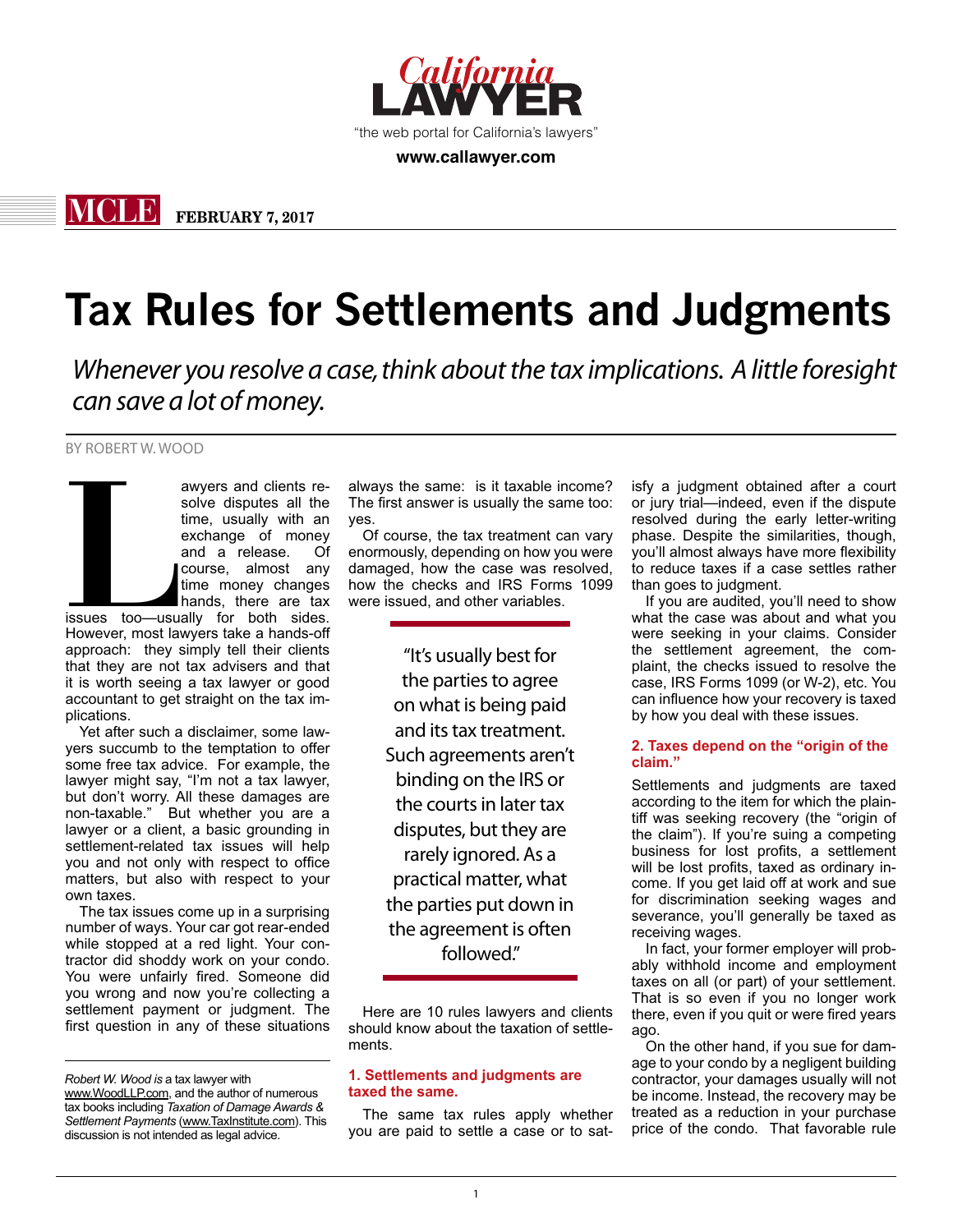

means you might have no tax to pay on the money you collect. However, these rules are full of exceptions and nuances, so be careful. Perhaps the biggest exception of all applies to recoveries for personal physical injuries (see point 3, next).

### **3. Compensatory recoveries for personal physical injuries and physical sickness are tax-free.**

This is a really important rule, and one that causes almost unending confusion with lawyers and their clients. If you sue for personal physical injuries (think: a slip and fall case or one stemming from a car accident), your compensatory damages should be tax-free. That may seem odd, since you may be seeking lost wages because you couldn't work after your injuries.

But a specific section of the tax code—I.R.C. Section 104 (26 U.S.C. §104)—shields damages for personal physical injuries and physical sickness. Note the "physical" requirement. Before 1996, "personal" injury damages were tax-free. That meant emotional distress, defamation and many other legal injuries also produced tax-free recoveries. That changed with the 1996 amendments to the key tax code provision.

Since then, your injury must be "physical" to give rise to tax-free money. Unfortunately, neither the IRS nor Congress has made clear what that means. The IRS has generally said that you must have visible harm (cuts or bruises) for your injuries to be "physical." This observable bodily harm standard generally means that if you sue for intentional infliction of emotional distress, your recovery will be taxed.

If you sue your employer for sexual harassment involving rude comments or even fondling, that is not physical enough for the IRS. But some courts have disagreed. The Tax Court in particular has allowed some employment lawsuits to enjoy complete or partial taxfree treatment. This has occurred where the employee had physical sickness from the employer's conduct, or the exacerbation of a pre-existing illness. See, e.g., *Domeny v. Commissioner*, T.C. Memo. 2010-9 (exacerbation of multiple sclerosis symptoms); and *Parkinson v. Commissioner*, T.C. Memo. 2010-142 (heart attack from job stress).

Thus, standards are getting a little easier. However, taxpayers routinely argue in U.S. Tax Court that their damages are sufficiently physical to be tax-free. Unfortunately, the IRS usually wins these cases. In many cases, a tax savvy settlement agreement could have improved the plaintiff's tax chances.

# **4. Symptoms of emotional distress are not "physical."**

The tax law draws a distinction between money you receive for physical symptoms of emotional distress (like headaches and stomachaches) and personal physical injuries or physical sickness. Here again, these lines are not clear. For example, if in settling an employment dispute you receive \$50,000 extra because your employer gave you an ulcer, is an ulcer physical or is it merely a symptom of your emotional distress?

Many plaintiffs end up taking aggressive positions on their tax returns, claiming that damages of this nature are tax-free. But that can be a losing battle if the defendant issues an IRS Form 1099 for the entire settlement. That means it can behoove you to try to get agreement with the defendant about the tax issues. There's nothing improper about doing this.

There are wide variations in tax reporting, and multiple players are often involved in litigation (parties, their insurance carriers, and their attorneys). Given the myriad interests, it is best to nail down the tax issues at the time the settlement papers are written. You may have to pay for outside tax experts, but you'll almost always save considerable money later by spending a little at this critical moment.

Otherwise, you might end up surprised with Forms 1099 you receive the year after your case settles. (IRS Forms 1099 usually arrive in January for payments made the prior tax year.) At that point, you will not have a choice about reporting the payments on your tax return.

# **5. Medical expenses are tax-free.**

Even if your injuries are purely emotional, payments for medical expenses are tax-free, and what constitutes "medical expenses" is surprisingly liberal. For example, payments to a psychiatrist or counselor qualify, as do payments to a chiropractor or physical therapist. Many nontraditional treatments count too.

However, if you have previously deducted the medical expenses and are reimbursed when your suit settles in a subsequent year, you may have to pay tax on these items. Blame the "tax benefit" rule. It says that if you previously claimed a deduction for an amount that produced a tax benefit to you (meaning it reduced the amount of tax you paid), you must pay tax on that amount if you recover it in a subsequent year. *See* 26 U.S.C. § 111(a); and *Hornberger v. Commissioner*, 4 Fed. Appx. 174 (4th Cir. 2001).

The opposite is also true. If you deducted an amount in a previous year, and that deduction produced no tax benefit to you, then you can exclude the recovery of that amount in a later year from your gross income. See *Hillsboro Nat'l Bank v. Commissioner*, 460 U.S. 370, 377 (1983).

### **6. Allocating damages can save taxes.**

Most legal disputes involve multiple issues. You might claim that the defendant kept your laptop, frittered away your trust fund, undercompensated you, failed to reimburse you for a business trip, or other items. In fact, even if your dispute relates to one course of conduct, there's a good chance the total settlement amount will involve several types of consideration.

It is usually best for plaintiff and defendant to try to agree on what is being paid and its tax treatment. Such agreements aren't binding on the IRS or the courts in later tax disputes, but they are rarely ignored. As a practical matter, what the parties put down in the agreement is often followed. And in the real world, there are usually multiple categories of damages.

For all of these reasons, it is more realistic—and more likely to be respected by the IRS and other taxing authorities—if you divide up the total and allocate it across multiple categories. If you are settling an employment suit, there might be some wages (with withholding of taxes and reported on a Form W-2); some nonwage emotional distress damages (taxable, but not wages, as reported on a Form 1099); some reimbursed business expenses (usually nontaxable, unless the employee had deducted them); some pension or fringe benefit payments (usually nontaxable); and so on. There may even be some payment allocable to personal physical injuries or physical sickness (nontaxable, so no Form 1099), although this subject is controversial (see points 3 and 4, above).

# **7. You may have capital gain instead of ordinary income.**

Outside the realm of suits for personal physical injuries or physical sickness, just about everything is income. However, that does not answer the question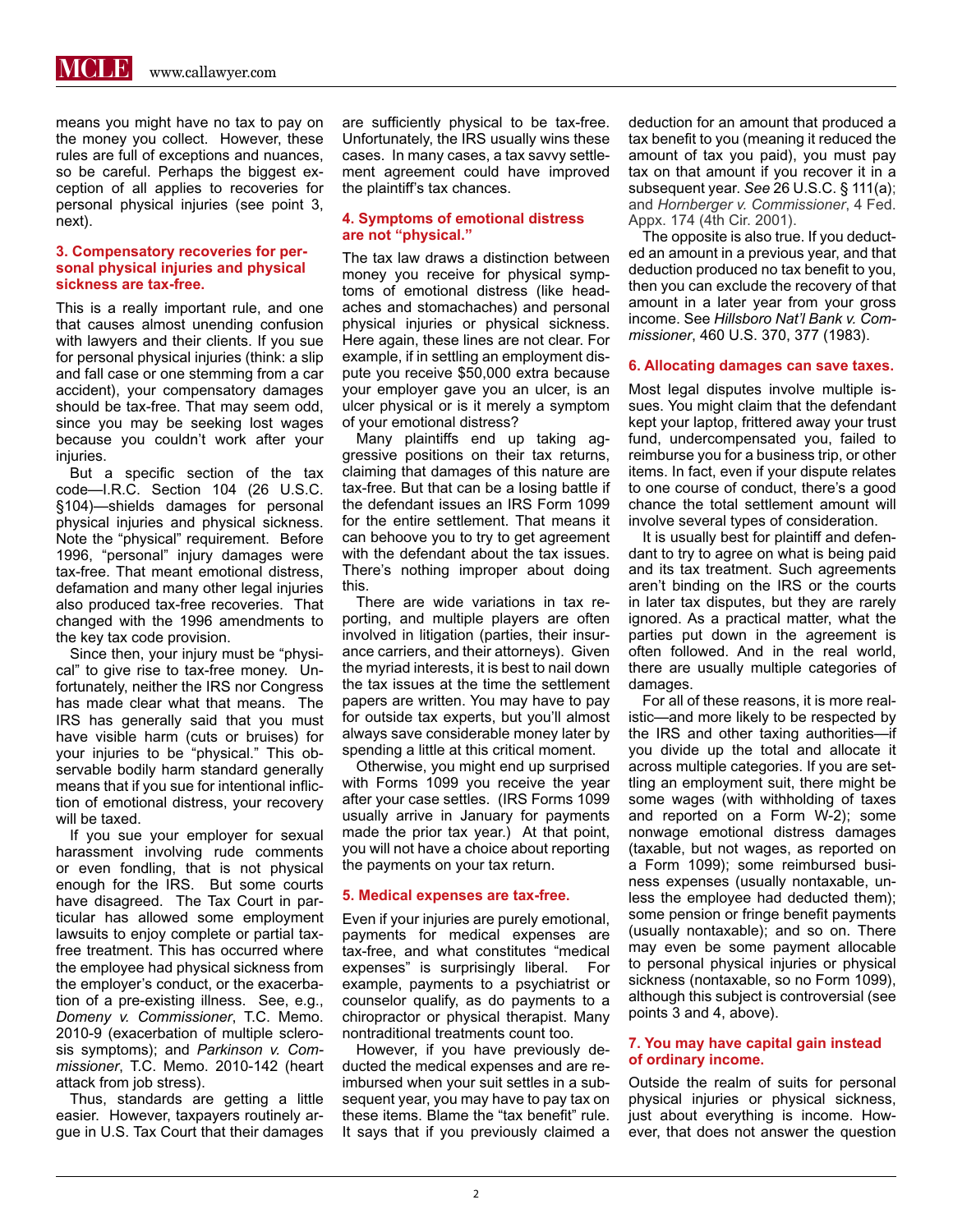**MCLE** www.callawyer.com

of *how* it will be taxed. If your suit is about damage to your house or your factory, the resulting settlement may be treated as capital gain. Long term capital gain is taxed at a lower rate (15 percent or 20 percent, as opposed to 39.6 percent), so is much better than ordinary income.

Apart from the tax rate preference, your tax basis may be relevant too. This is generally your original purchase price, increased by any improvements you've made, and decreased by depreciation, if any. In some cases, your settlement may be treated as a recovery of basis, not income.

A good example would be harm to a capital asset, such as your house or your factory. If the defendant damaged it and you collect damages, you may be able to simply reduce your basis rather than reporting gain. Some settlements are treated like sales, so again, you may be able to claim your basis. See *Doud v. Commissioner*, 1982-158 (1982) (recovery for a stamp collection was not taxable income where Doud's basis in his collection was less than he recovered).

In fact, there are many circumstances in which the ordinary income versus capital distinction can be raised, so be sensitive to it. For example some patent cases can produce capital gain, not ordinary income. The tax rate spread can be nearly 20 percent.

#### **8. Attorney fees can be a trap.**

Whether you pay your attorney hourly or on a contingent fee basis, legal fees will impact your net recovery and your taxes. If you are the plaintiff and use a contingent fee lawyer, you usually will be treated (for tax purposes) as receiving 100 percent of the money recovered by you and your attorney. This is so even if the defendant pays your lawyer the contingent fee *directly*.

If your case is fully nontaxable (say an auto accident in which you are physically injured and you receive compensatory damages), that should cause no tax problems. But if your recovery is taxable, the type of deduction you can claim for the legal fees can vary materially. This trap occurs frequently.

Say you settle a suit for intentional infliction of emotional distress against your neighbor for \$100,000, and your lawyer keeps 40 percent or \$40,000. You might think that you would have \$60,000 of income. Instead, you will have \$100,000 of income, followed by a \$40,000 miscellaneous itemized deduction. See *Commissioner v. Banks*, 543 U.S. 426 (2005).

That means you will be subject to numerous limitations that can whittle your deduction down to nothing. For alternative minimum tax (AMT) purposes, you get no tax deduction for the fees. That is why many clients say they are paying tax on money (the lawyer's fees) they never received. Notably, not all lawyers' fees face this harsh tax treatment.

If the lawsuit concerns the plaintiff's trade or business, the legal fees are a business expense. Those legal fees are above the line (a better deduction). See 26 U.S.C. § 162. Moreover, if your case involves claims against your employer, or involves certain whistleblower claims, there is an "above-the-line" deduction for legal fees (*see* 26 U.S.C. § 62(a)(20)), which means you can deduct those legal fees before you reach the adjusted gross income ("AGI") line on the first page of your From 1040. An above-the-line deduction prevents the problems related to miscellaneous itemized deductions taken after your AGI has been calculated. But outside of employment and certain whistleblower claims, or your trade or business, be careful. There are sometimes ways of circumventing these attorney fee tax rules, but you'll need sophisticated tax help before your case settles in order to do it properly.

### **9. Punitive damages and interest are always taxable.**

Punitive damages and interest are always taxable, even if your injuries are 100 percent physical. See *O'Gilvie v. United States*, 519 U.S. 79 (1996); 26 U.S.C. §104. Say you are injured in a car crash and get \$50,000 in compensatory damages and \$5 million in punitive damages. The \$50,000 is tax-free, but the \$5 million is fully taxable. What's more, you can have trouble deducting your attorney fees—on this point, see item 8 above).

The same occurs with interest. You might receive a tax-free settlement or judgment, but pre-judgment or postjudgment interest is always taxable. As with punitive damages, taxable interest can produce attorney fee deduction problems. These rules can make it more attractive (from a tax viewpoint) to settle your case rather than have it go to judgment.

Suppose that you were in a car crash and are about to receive \$50,000 in compensatory (tax-free) damages, plus \$5 million in punitive damages. Can you settle for \$2 million that is all tax-free? It depends (among other things) on whether the judgment is final or on appeal.

It also depends on what issues are up on appeal. The facts and procedural posture of your case are important. In some cases, though, you can be much better off, from a tax viewpoint, taking less money and wrapping the settlement in a well-thought out agreement that takes into account the applicable tax rules.

#### **10. It pays to consider the defense.**

Plaintiffs are generally much more worried about tax planning than defendants. Nevertheless, consider the defense perspective, too. A defendant paying a settlement or judgment will always want to deduct it. If the defendant is engaged in a trade or business, such a deduction will rarely be questioned, since litigation is a cost of doing business.

Even punitive damages are tax-deductible by businesses. Only certain government fines cannot be deducted. And even then, defendants can sometimes find a way if the fine is in some way compensatory.

Despite these broad deduction rules for businesses, not everyone is so lucky. If the suit is related to investments, it may be deductible only against investment income or subject to limits. If the suit is purely personal, the defendant may get no deduction at all. In some cases, that can extend to attorney fees too.

Defendants can also run up against questions about whether an amount can be immediately deducted or must be capitalized. For example, if buyer and seller of real estate are embroiled in a dispute, any resulting settlement payment may need to be treated as part of the purchase price and capitalized, not deducted.

#### **Conclusion**

Nearly every piece of litigation eventually spouts tax issues. It can be tempting to just bring your dispute to an end, and to let the tax chips fall where they may at some later date. But whether you are a plaintiff, a defendant, or counsel for one of the parties, that can be a mistake.

But before you resolve the case and sign a settlement agreement, carefully consider the tax aspects. Tax withholding, reporting, and language that might help you in a subsequent dispute with the IRS, is worth addressing. You will almost always have to consider these issues at tax return time the following year. You can often save yourself money by considering them earlier, when the parties are hammering out their agreement to resolve their dispute.